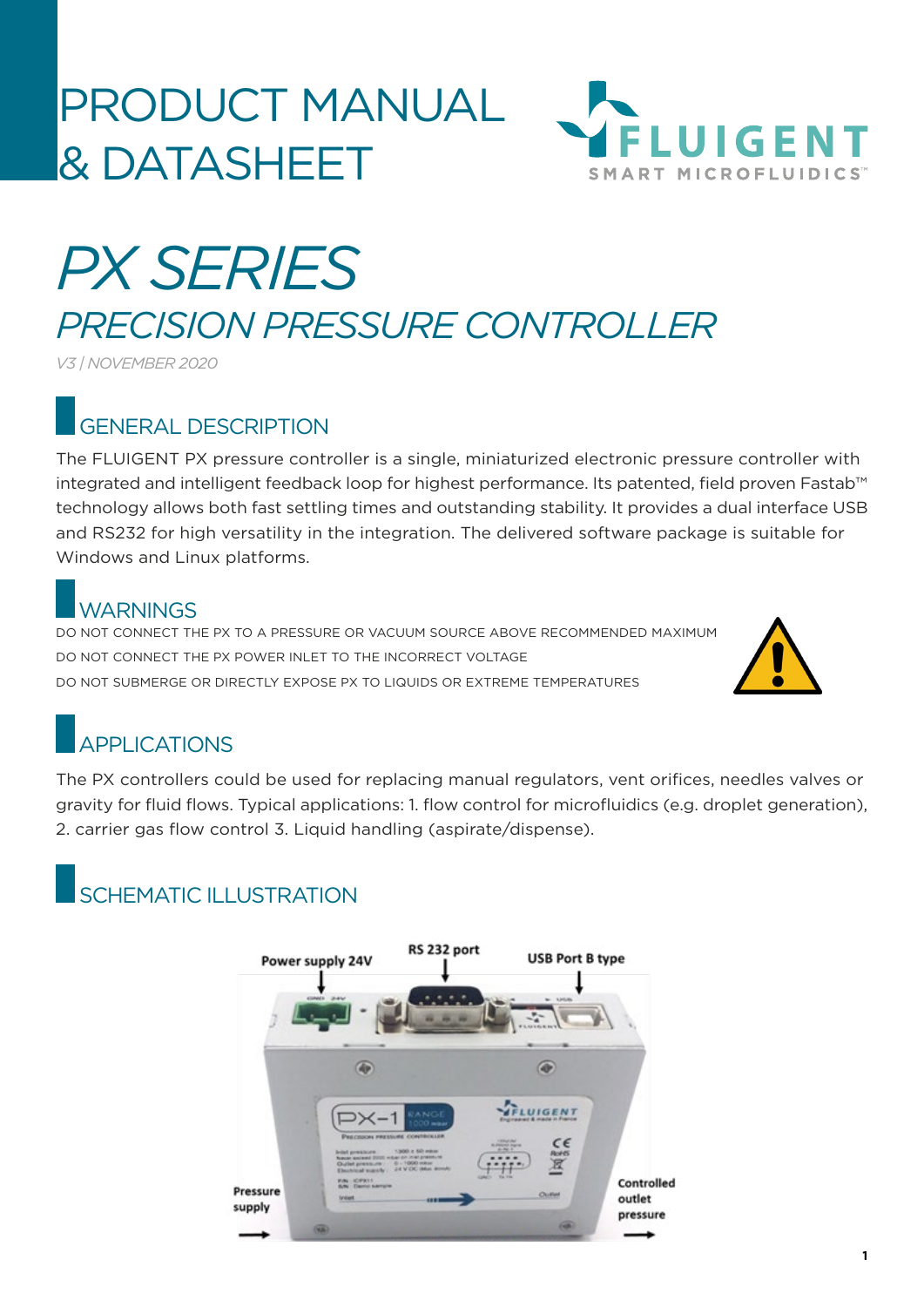*For any additionnal information, please contact us by email: contact@fluigent.com or consult our website: www.fluigent.com* **Find us on**  $\rightarrow$  **0 m** 



# **PRODUCT DATASHEET**





# **PRODUCT DATASHEET**

### TECHNICAL DATA

|                                          | <b>PX-1</b><br>(P/N: ICPX11)                    | $PX-2$<br>(P/N: ICPX21)                                                                    | <b>PX-345</b><br>(P/N: ICPX3451)                                 | <b>PX-V1</b><br>(P/N: ICPXV1)           | PX-V2<br>(P/N: ICPXV2)                   |
|------------------------------------------|-------------------------------------------------|--------------------------------------------------------------------------------------------|------------------------------------------------------------------|-----------------------------------------|------------------------------------------|
|                                          |                                                 | <b>MECHANICAL PROPERTIES</b>                                                               |                                                                  |                                         |                                          |
| <b>Manifold</b>                          | Aluminum                                        |                                                                                            |                                                                  |                                         |                                          |
| Valve                                    | FKM/FKM, Stainless Steel                        |                                                                                            |                                                                  |                                         |                                          |
| <b>Interior tubing</b>                   | Silicone platinum                               |                                                                                            |                                                                  |                                         |                                          |
| <b>Pressure Sensor</b>                   | High temperature polyamide, Epoxy, Silicone gel |                                                                                            |                                                                  |                                         |                                          |
| <b>Exhaust restrictor</b>                | NBR (o ring), Brass, PVA, polyethylene          |                                                                                            |                                                                  |                                         |                                          |
| <b>Media</b>                             | Clean and dry non-corrosive gases               |                                                                                            |                                                                  |                                         |                                          |
| <b>Operating Environment</b>             | $4^{\circ}$ C to 37 $^{\circ}$ C                |                                                                                            |                                                                  |                                         |                                          |
| <b>Storage Temperature</b>               | $0^{\circ}$ C to $50^{\circ}$ C                 |                                                                                            |                                                                  |                                         |                                          |
| <b>Dimensions</b>                        | 82,4 x 25,7 x 67,9 mm                           |                                                                                            |                                                                  |                                         |                                          |
| Weight                                   | 192 g                                           |                                                                                            |                                                                  |                                         |                                          |
| <b>Pneumatic Connection</b>              | M5 thread                                       |                                                                                            |                                                                  |                                         |                                          |
| <b>Maximum Pressure Rating</b>           | 2000 mbar<br>$(29$ psi)                         | 3000 mbar<br>$(43.5 \,\text{psi})$                                                         | 2000 mbar<br>$(29$ psi)                                          | Vacuum only                             | Vacuum only                              |
|                                          |                                                 | <b>ELECTRICAL</b>                                                                          |                                                                  |                                         |                                          |
| Main voltage                             | 24 VDC                                          |                                                                                            |                                                                  |                                         |                                          |
| Power supply connector type              | Phoenix contact MSTBA 2.5                       |                                                                                            |                                                                  |                                         |                                          |
| <b>Max. Electrical power consumption</b> | 2 W                                             |                                                                                            |                                                                  |                                         |                                          |
| Max. Current requirement                 | 80 mA                                           |                                                                                            |                                                                  |                                         |                                          |
| <b>RS232 Connection</b>                  | Sub DB9                                         |                                                                                            |                                                                  |                                         |                                          |
| <b>USB Connection</b>                    | USB B connector                                 |                                                                                            |                                                                  |                                         |                                          |
|                                          |                                                 | <b>SPECIFICATIONS</b>                                                                      |                                                                  |                                         |                                          |
| <b>Outlet</b><br><b>Pressure ranges</b>  | 0-1000 mbar<br>$(0-14, 5 \text{ psi})$          | 0-2000 mbar<br>$(0-29 \text{ psi})$                                                        | 0-345 mbar<br>$(0-5$ psi)                                        | 0-minus - 600 mbar<br>(0-minus 8.7 psi) | 0-minus - 750 mbar<br>(0-minus 10,8 psi) |
| Inlet<br><b>Pressure</b>                 |                                                 | 1300 mbar +/-50 mbar 2400 mbar +/-50 mbar<br>(18,8 psi +/-0,72 psi) (34,8 psi +/-0,72 psi) | 800 mbar +/-50 mbar<br>$(11,6 \text{ psi} + (-0.72 \text{ psi})$ | Vacuum below<br>-300mbar (4,35 psi)     | Vacuum below<br>-300mbar (4,35 psi)      |
| <b>Control range</b>                     | O to 100% full scale                            |                                                                                            |                                                                  |                                         |                                          |
| <b>Standard Deviation</b>                | 0,06% full scale on the whole range             |                                                                                            |                                                                  |                                         |                                          |

# AVAILABLE ACCESSORIES

M5-Speedfit 4 mm adapter (P/N: IAPCT4M1)

M5-Speedfit 6 mm adapter (P/N: IAPCT6M1)

Sub DB9 cable (RS232) (P/N: IAECBRS1)

USB cable A to B (P/N: IAECBUSB1)

Backflow Filter (P/N: IAPABFF1)

## **OPERATION**

#### 1. Introduction

The Fluigent PX allows for USB (Porte B type) and RS-232 communication for a variety of applications. Do not use both USB and RS-232 ports at once.

Before powering on the device, make sure the red switch next to the serial port is set to the desired USB or RS-232, as indicated in the image below, in order to enable serial communication.

Figure 1 - Switch position for RS-232 communication

When the instrument is turned on you must follow the following preheating procedure: apply 45% on the electro-valves during 10 minutes (use the command: CHAN:1:EV:45 wait for 10 minutes and then CHAN:1:EV:0).

#### 2. RS-232 Interface

The RS-232 interface is a 9-pin D-Sub socket used for remote communication. The voltage level is ±10 V (pin 5: GND; pin 2: RX +-10V; pin 3: TX +- 10V).

#### 3. Settings for the Serial parameters

Serial Communication parameters should be set as follows:

Table 1 - Serial Parameters

| <b>Baud Rate</b>    | 57 600 bps |  |
|---------------------|------------|--|
| <b>Data Bits</b>    | 8          |  |
| <b>Stop Bits</b>    |            |  |
| Parity              | No parity  |  |
| <b>Flow Control</b> | None       |  |
|                     |            |  |